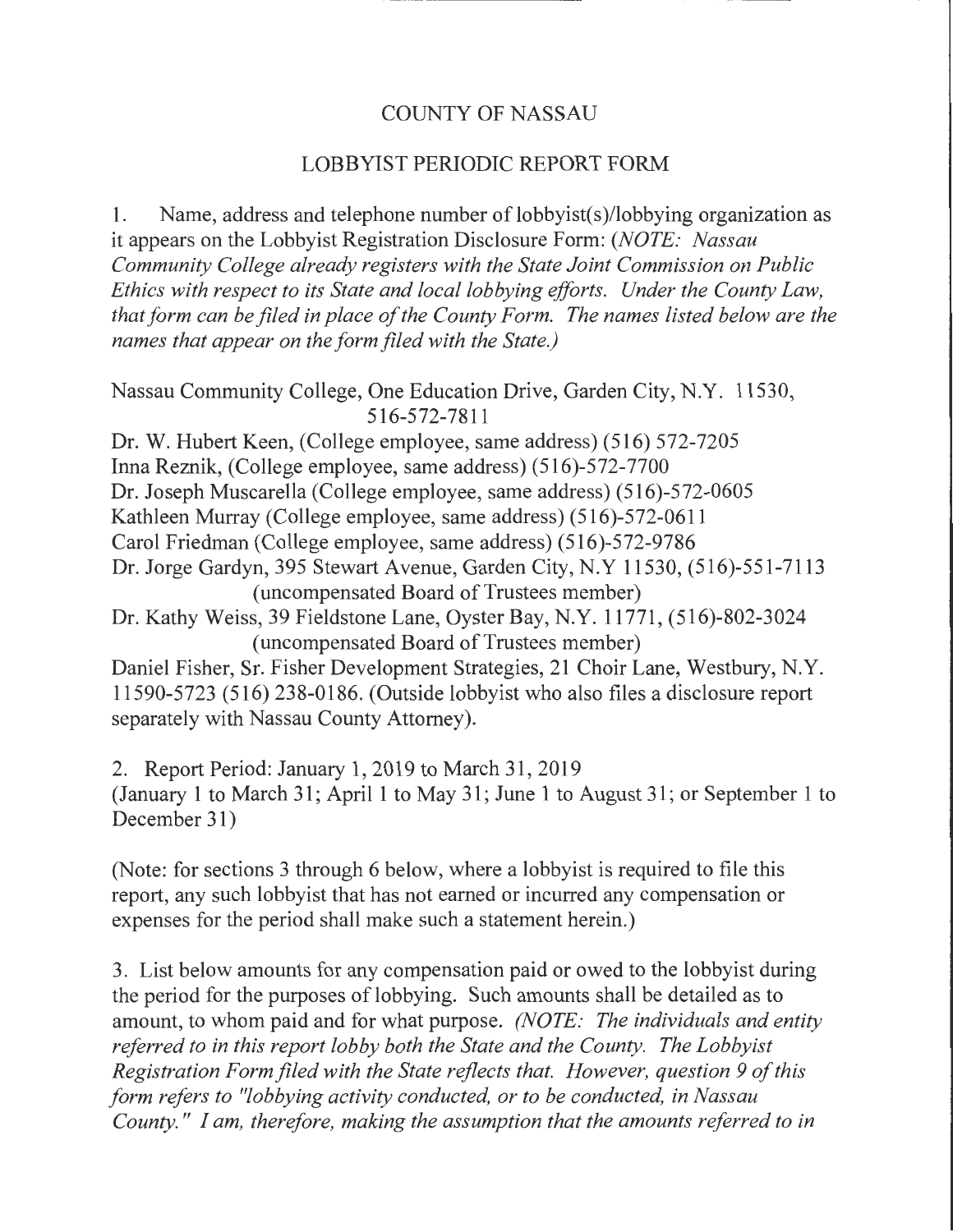*question 3 also relate to lobbying activities conducted in Nassau County. I am making the further reasonable assumption that the College employees' lobbying activities are split evenly between the County and the State. Therefore, the amounts below for each College employee equal the portion of their salaries that can be reasonably assigned to lobbying activities, divided by 2.)* 

| Amount  | Details                                                                       |
|---------|-------------------------------------------------------------------------------|
| \$0     | Nassau Community College: activities related to passage of the County         |
|         | Capital Plan and College operating budget; activities related to capital      |
|         | projects. County Administration and County Legislature were the entities      |
|         | lobbied.                                                                      |
| \$3031. | W. Hubert Keen: activities including correspondence to local county           |
|         | legislators regarding approval of the College operating budget. The           |
|         | County Executive's Administration and County Legislature were lobbied.        |
| \$1143. | Inna Reznik: activities including passage of the College's operating          |
|         | budget. The County Executive's Administration and County Legislature          |
|         | were the entities lobbied.                                                    |
| \$1171. | Joseph Muscarella: activities relating to capital projects, passage of the    |
|         | County's capital plan in order to be eligible for state matching funds.       |
|         | County Executive's Administration and the County Legislature were             |
|         | the entities lobbied.                                                         |
| \$3332. | Kathleen Murray: activities related to passage of the capital plan in order   |
|         | to be eligible for state matching funds; activities related to the passage of |
|         | legislation relating to the transfer of property by Nassau County for the     |
|         | educational benefit of Nassau Community College; The County                   |
|         | Executive's Administration and the County Legislature were lobbied. Met       |
|         | with Minority/Majority Counsel, Executive staff, and various legislators to   |
|         | discuss budgetary and college issues.                                         |
| \$798.  | Carol Friedman: activities relating to capital projects. County DPW staff     |
|         | was the entity lobbied.                                                       |
| \$0     | Jorge Gardyn: activities related to passage of the County capital plan and    |
|         | College operating budget; County Executive's Administration was               |
|         | lobbied.                                                                      |
| \$0     | Kathy Weiss: engaged in no lobbying activities during this time period.       |
| \$0     | Daniel Fisher, Sr. Fisher Development Strategies: Although                    |
|         | listed as a lobbyist for Nassau Community College as of January, 2016 on      |
|         | the county level, all of Mr. Fisher's lobbying activities were concentrated   |
|         | exclusively in Albany and with the state legislature for the period of        |
|         | January 1 - March 31, 2019.                                                   |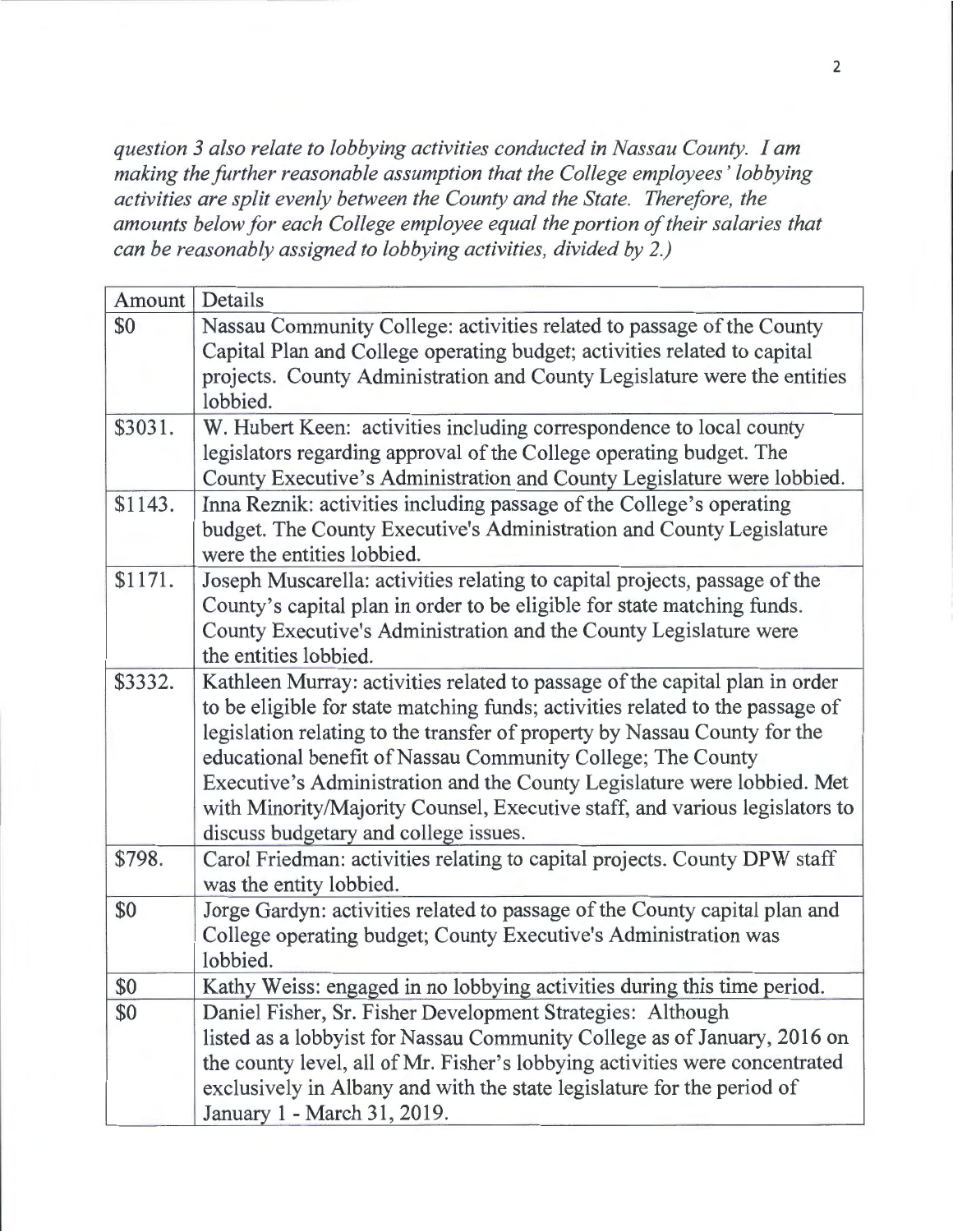4. List below the cumulative total amounts earned to date for lobbying year.

Nassau Community College (\$0); W. Hubert Keen (\$3031.); Inna Reznik (\$1143.); Joseph Muscarella (\$1171.); Kathleen Murray (\$3332.); Carol Friedman (\$798.); Daniel Fisher, Sr.  $(\$0) = \$9475$ . in total.

5. List below amounts for any expenses expended or incurred by the lobbyist during the period for the purpose of lobbying. Such amounts shall be detailed as to amount, to whom paid and for what purpose.

| Amount  | Details                                                                                                                                                                                                                                                                                                                                                                                                                                                                                                                                                                                              |
|---------|------------------------------------------------------------------------------------------------------------------------------------------------------------------------------------------------------------------------------------------------------------------------------------------------------------------------------------------------------------------------------------------------------------------------------------------------------------------------------------------------------------------------------------------------------------------------------------------------------|
| \$9475. | Nassau Community College: activities related to passage of the County<br>capital plan and College operating budget; activities related to the<br>Nassau County transfer of real property on behalf of the College for the<br>educational benefit of Nassau Community College; activities related to<br>capital projects; Money spent in the form of salary (in the above<br>described amounts to W. Hubert Keen, Inna Reznik, Joseph Muscarella,<br>Carol Friedman and Kathleen Murray). The County Executive's<br>Administration and the County Legislature were the entities that were<br>lobbied. |
| \$0     | W. Hubert Keen                                                                                                                                                                                                                                                                                                                                                                                                                                                                                                                                                                                       |
| \$0     | Inna Reznik                                                                                                                                                                                                                                                                                                                                                                                                                                                                                                                                                                                          |
| \$0     | Joseph Muscarella                                                                                                                                                                                                                                                                                                                                                                                                                                                                                                                                                                                    |
| \$0     | Kathleen Murray                                                                                                                                                                                                                                                                                                                                                                                                                                                                                                                                                                                      |
| \$0     | Carol Friedman                                                                                                                                                                                                                                                                                                                                                                                                                                                                                                                                                                                       |
| \$0     | Jorge Gardyn                                                                                                                                                                                                                                                                                                                                                                                                                                                                                                                                                                                         |
| \$0     | Kathy Weiss                                                                                                                                                                                                                                                                                                                                                                                                                                                                                                                                                                                          |
| \$0     | Daniel Fisher, Sr.                                                                                                                                                                                                                                                                                                                                                                                                                                                                                                                                                                                   |

6. List below the cumulative total amounts expended to date for lobbying year: \$9475.

(In lieu of completing 7 through 10 below, you may attach a copy of your Lobbyist Registration Disclosure Form, provided the information has not changed. *Attached is the form that NCC filed with the County based on what had earlier been filed with the State.*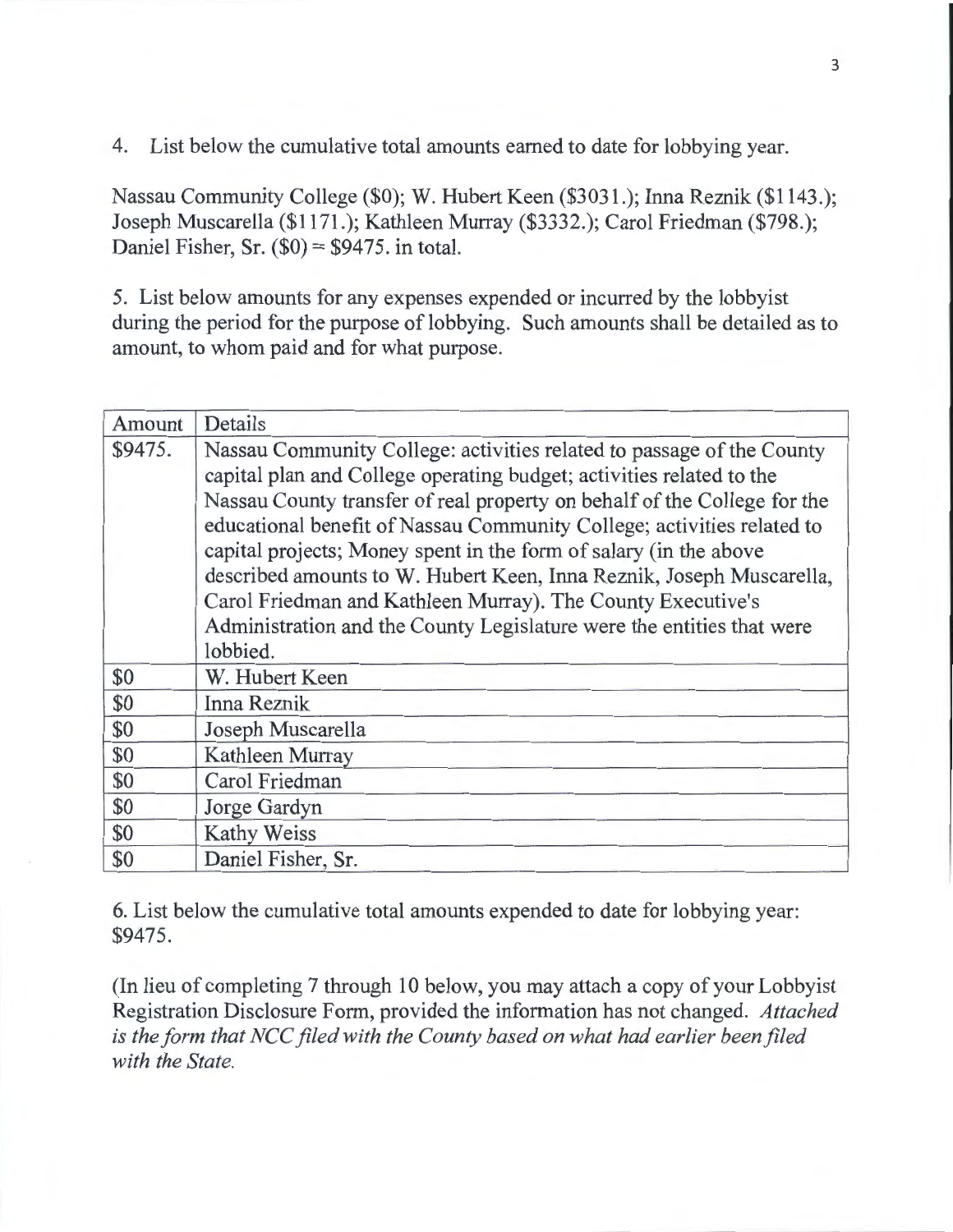I understand that copies of this form will be sent to the Nassau County Department of Information Technology ("IT") to be posted on the County's website. I also understand that upon termination of retainer, employment or designation, I must give written notice to the County Attorney within thirty (30) days of termination.

VERIFICATION: I certify that all statements on this statement are true, correct and complete to the best of my knowledge, and I understand that the willful making of any false statement of material fact herein will subject me to the provisions of law relevant to the making and filing of false instruments and will render such statement null and void.

> ) ) )

Dated: April 6, 2018

Signed: Print Name: Joseph V. Muscarella Title: Vice President, Facilities Management

STATE OF NEW YORK

COUNTY of NASSAU

SS:

Sworn before me this eleventh

day of April, 2019

ANNE E. BRANIJI<br>Motary Public, State of New York **ANNE E. BRANIJI**<br> **Qualitied in Nassau County** 

**ANNE E. BRANDl**  NOTARY P LIC **.......,.,28.202{)**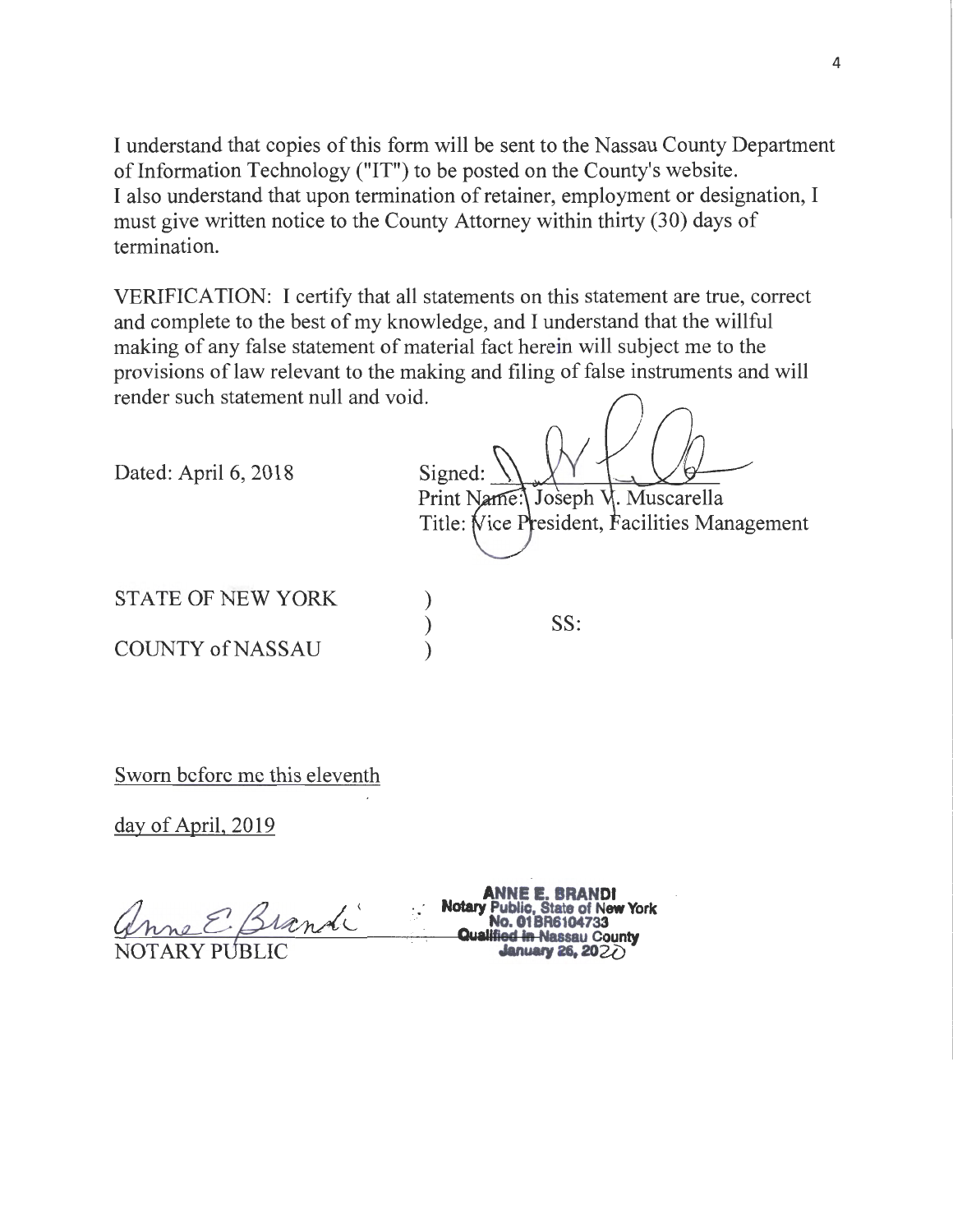## COUNTY OF NASSAU

## LOBBYIST REGISTRATION AND DISCLOSURE FORM

1. Name, address and telephone number of lobbyist(s)/lobbying organization. The term "lobbyist" means any and every person or organization retained, employed or designated by any client to influence—or promote a matter before— Nassau County, its agencies, boards, commissions, department heads, legislators, or committees, including but not limited to the OpenSpace and Advisory Committee and Planning Commission. Such matters include, but are not limited to, requests for proposals, development of improvement of real property subject to County regulation, procurements. The term "lobbyist" does not include any officer, director, trustee, employee, counsel or agent of the County of Nassau, or State of New York, when discharging his or her official duties.

Nassau Community College, One Education Drive, Garden City, N.Y. 11530, 516-572-7811

W. Hubert Keen, (College employee, same address) (516) 572-7205 Irma Reznik, (College employee, same address) 516-572-7700 Joseph Muscarella (College employee, same address) 516-572-0605 Kathleen Murray (College employee, same address) 516-572-0611 Carol Friedman (College employee, same address) 516-572-9786 Jorge Gardyn, 395 Stewart Avenue, Garden City, N.Y 11530, 516-551-7113 (uncompensated Board of Trustees member) Kathy Weiss, 39 Fieldstone Lane, Oyster Bay, N.Y. 11771, 516-802-3024 (uncompensated Board of Trustees member) Daniel Fisher, Sr. Fisher Development Strategies, 21 Choir Lane, Westbury, N.Y. 11590-5723 (516) 238-0186. (Outside lobbyist who also files a disclosure report separately with Nassau County Attorney).

2. List whether and where the person/organization is registered as a lobbyist (e.g. Nassau County, New York State):

Yes, Nassau Community College and its employees listed above in question no. 1, as well as outside lobbyist Daniel Fisher, Sr. are all registered with Nassau County and New York State.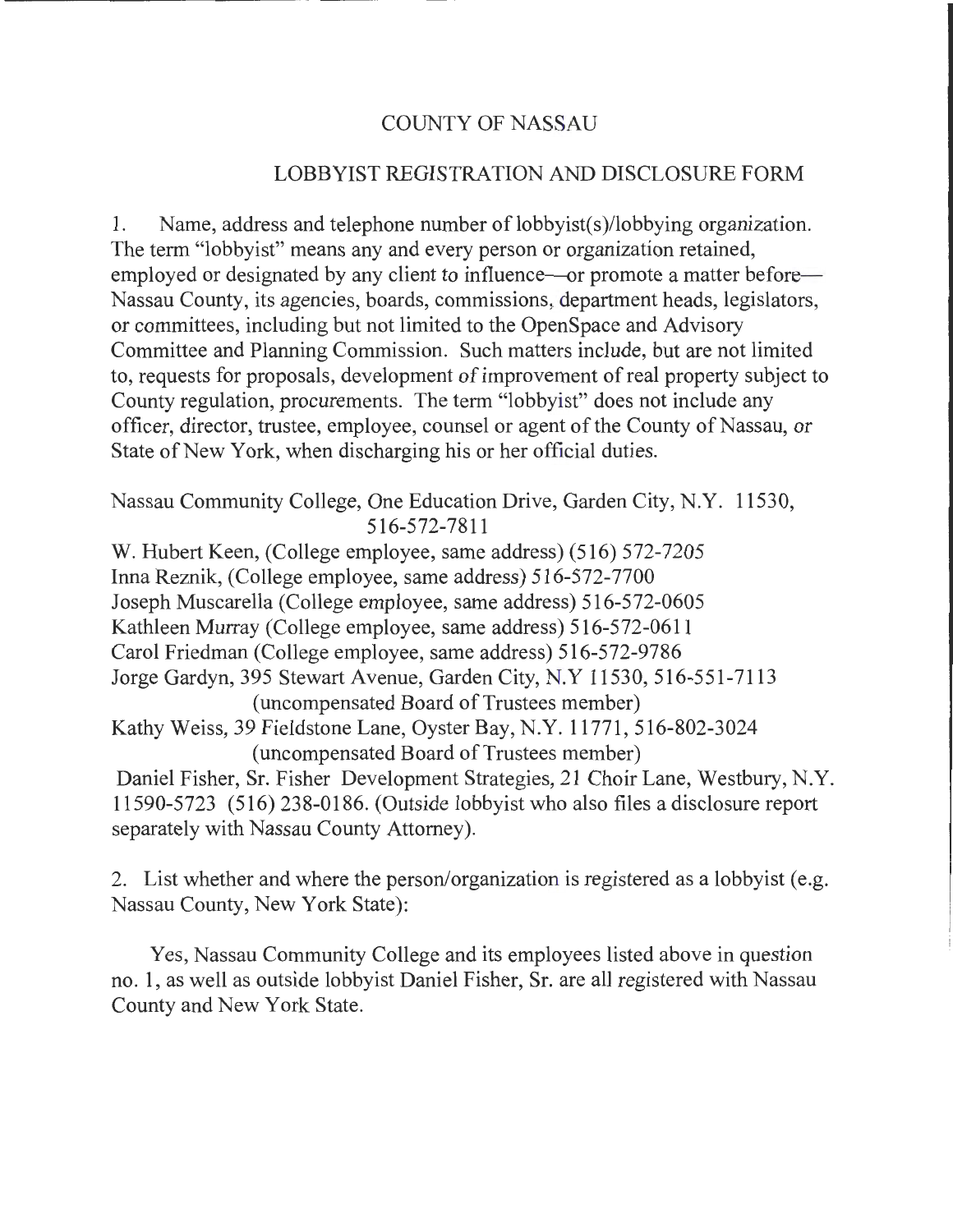3. Name, address and telephone number of client(s) by whom, or on whose behalf, the lobbyist is retained, employed or designated:

Nassau Community College, One Education Drive , Garden City, New York 11530-6793. Nassau Community is the sole client for its employees as well as outside lobbyist Daniel Fisher, Sr.

4. Describe lobbying activity conducted, or to be conducted, in Nassau County, and identify client(s) for each activity listed. **See page 4 for a complete description of lobbying activities.** 

Nassau Community College is the sole client at all times and for all lobbying activities. Activities related to the passage of the 2018 and 2019 capital plans to ensure receipt of matching funds from State of New York. Also lobbied the County Executive and County Legislature for passage of the 2018-9 operating budget.

5. The name of persons, organizations or governmental entities before whom the lobbyist expects to lobby:

The Nassau County Executive and her administrative and executive staff; The Nassau County Legislature; The Nassau County Legislative Office of Budget.

6. If such lobbyist is retained or employed pursuant to a written agreement of retainer or employment, you must attach a copy of such document; and if agreement of retainer or employment is oral, attach a written statement of the substance thereof. If the written agreement of retainer or employment does not contain a signed authorization from the client by whom you have been authorized to lobby, separately attach such a written authorization from the client.

There are no such written agreements for the employee/lobbyists listed above, nor for the uncompensated Trustee/lobbyists. However, I attach a written authorization from the President authorizing me as the designee to file all lobbying reports on behalf of Nassau Community College on the state and county levels. Daniel Fisher Sr. of Fisher Development Strategies is party to a written contract with Nassau Community College, a copy of which is attached.